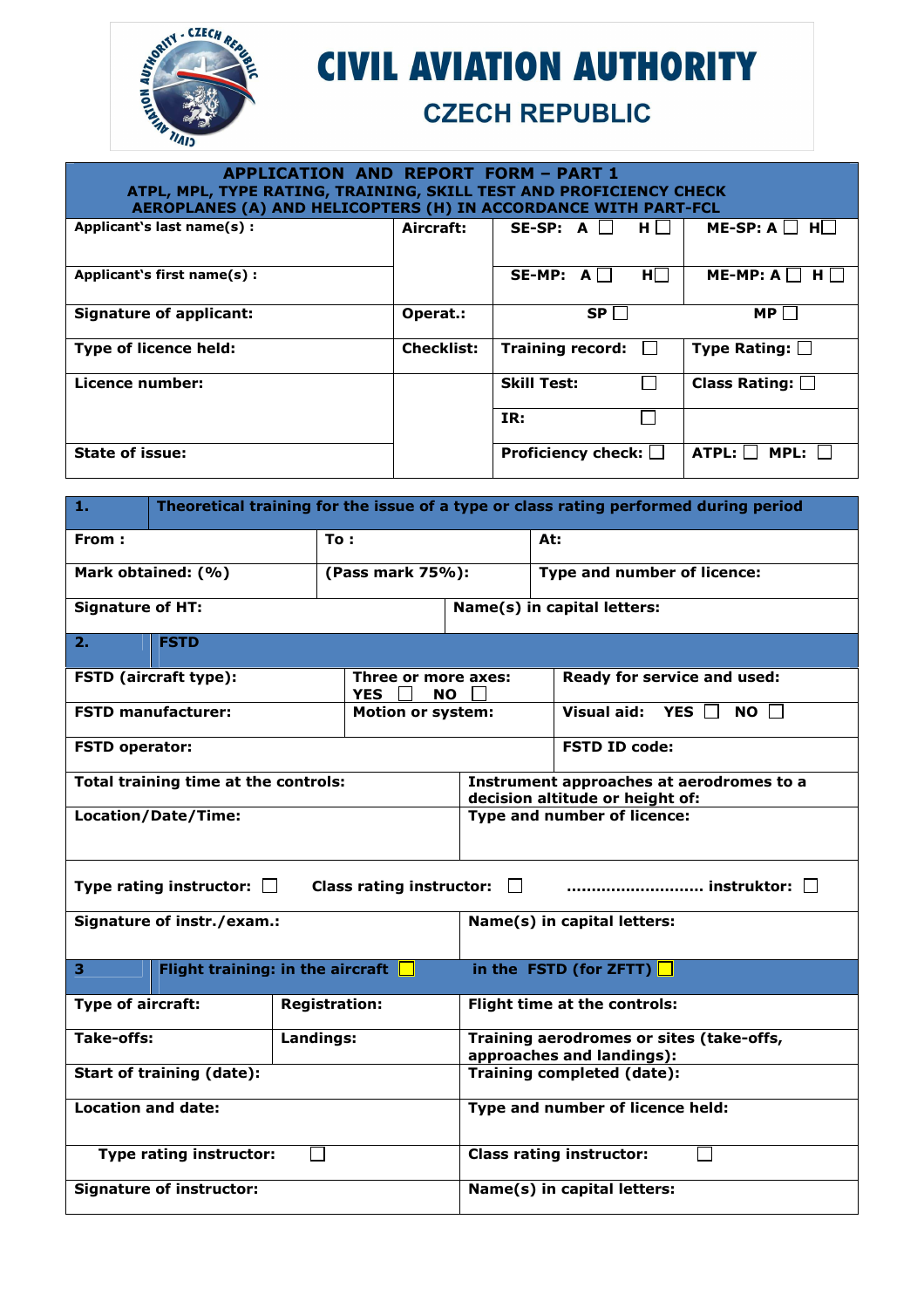| $\boldsymbol{4}$                          | <b>Skill Test:</b>                                       |                                 | <b>Proficiency Ceck:</b>             |
|-------------------------------------------|----------------------------------------------------------|---------------------------------|--------------------------------------|
| Skill test and proficiency check details: |                                                          |                                 | Type of aircraft/Registration:       |
|                                           | Aerodrome or site:                                       |                                 | <b>Total flight time</b>             |
| Take-off time:                            |                                                          |                                 | Landing time:                        |
| Pass:                                     | Fail:                                                    |                                 | Reason(s) why, if failed:            |
|                                           | Location and date:                                       |                                 | <b>Aircraft or SIM registration:</b> |
|                                           | <b>Examiner's certificate</b><br>number (if applicable]: |                                 | Type and number of licence:          |
|                                           | <b>Signature of examiner:</b>                            |                                 | Name (s) in capitel letters:         |
|                                           | <b>Validity of rating:</b>                               | <b>Original validity until:</b> | <b>New validity until:</b>           |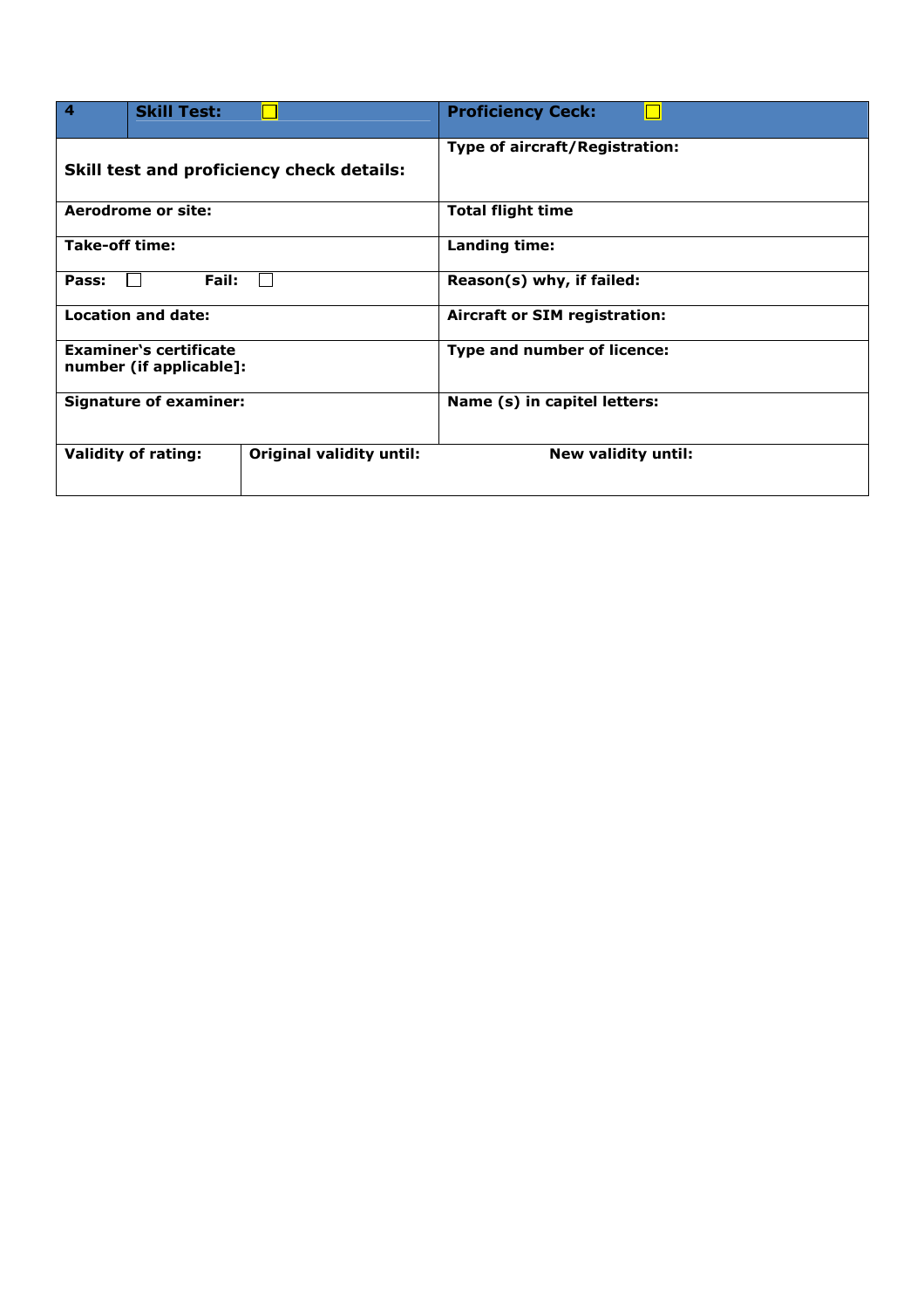## **PART 2 - SINGLE-PILOT / MULTI-PILOT HELICOPTERS**

| Name: | $A/C$ Typ/reg. :                                                                                                                | <b>FLT</b> time: | Date : |  |  |  |  |  |
|-------|---------------------------------------------------------------------------------------------------------------------------------|------------------|--------|--|--|--|--|--|
|       | <b>Skill test / Proficiency test details :</b>                                                                                  |                  |        |  |  |  |  |  |
|       | <b>Manoeuvres and Procedures:</b><br>M (mandatory)                                                                              |                  |        |  |  |  |  |  |
|       | <b>SECTION 1</b> — Pre-flight Checks and Procedures<br>Fail<br>Pass                                                             |                  |        |  |  |  |  |  |
| 1.1   | Helicopter exterior visual inspection; location of each item and purpose of inspection                                          | M                |        |  |  |  |  |  |
| 1.2   | Cockpit inspection                                                                                                              | M                |        |  |  |  |  |  |
| 1.3   | Starting procedures, radio and navigation equipment check, selection and setting of<br>navigation and communication frequencies | M                |        |  |  |  |  |  |
| 1.4   | Taxiing/air taxiing in compliance with ATC/instructor instructions                                                              | M                |        |  |  |  |  |  |
| 1.5   | Pre take-off procedures and checks                                                                                              | M                |        |  |  |  |  |  |

| <b>SECTION 2 — Flight Manoeuvres and Procedures</b> |                                                                                                                                          |                | Pass | Fail |
|-----------------------------------------------------|------------------------------------------------------------------------------------------------------------------------------------------|----------------|------|------|
| 2.1                                                 | Take-offs (various profiles)                                                                                                             | M              |      |      |
| 2.2                                                 | Sloping ground or crosswind take-offs and landings                                                                                       |                |      |      |
| 2.3                                                 | Take-off at maximum take-off mass (actual or simulated maximum take-off mass)                                                            |                |      |      |
| 2.4                                                 | Take-off with simulated engine failure shortly before reaching TDP, or DPATO                                                             | M<br>ME        |      |      |
| 2.4.1                                               | Take-off with simulated engine failure shortly after reaching TDP, or DPATO                                                              | M<br>ME        |      |      |
| 2.5                                                 | Climbing and descending turns to specified headings                                                                                      | M              |      |      |
| 2.5.1                                               | Turns with 30 degrees bank, 180 degrees to 360 degrees left and right, by sole<br>reference to instruments (if not completing Section 5) | M              |      |      |
| 2.6                                                 | Autorotative descent                                                                                                                     | M              |      |      |
| 2.6.1                                               | Autorotative landing (SEH only) or power recovery                                                                                        | M              |      |      |
| 2.7                                                 | Landing (Various Profiles)                                                                                                               | M              |      |      |
| 2.7.1                                               | Go-around or landing following simulated engine failure before LDP of DPBL                                                               | M<br><b>ME</b> |      |      |
| 2.7.2                                               | Landing following simulated engine failure after LDP or DPBL                                                                             | M<br><b>ME</b> |      |      |

|      | <b>SECTION 3 - Normal and abnormal operations of the following systems</b><br>and procedures: (mandatory minimum of 3 items from this section) |  |  | Fail |
|------|------------------------------------------------------------------------------------------------------------------------------------------------|--|--|------|
| 3.1  | Engine                                                                                                                                         |  |  |      |
| 3.2  | Air conditioning (heating, ventilation)                                                                                                        |  |  |      |
| 3.3  | Pitot/static system                                                                                                                            |  |  |      |
| 3.4  | <b>Fuel System</b>                                                                                                                             |  |  |      |
| 3.5  | Electrical system                                                                                                                              |  |  |      |
| 3.6  | Hydraulic system                                                                                                                               |  |  |      |
| 3.7  | Flight control and Trim-system                                                                                                                 |  |  |      |
| 3.8  | Anti- and de-icing system                                                                                                                      |  |  |      |
| 3.9  | Autopilot/flight director                                                                                                                      |  |  |      |
| 3.10 | Stability augmentation devices                                                                                                                 |  |  |      |
| 3.11 | Weather radar, radio altimeter, transponder                                                                                                    |  |  |      |
| 3.12 | Area Navigation System                                                                                                                         |  |  |      |
| 3.13 | Landing gear system                                                                                                                            |  |  |      |
| 3.14 | Radio, navigation equipment, instruments flight management system                                                                              |  |  |      |